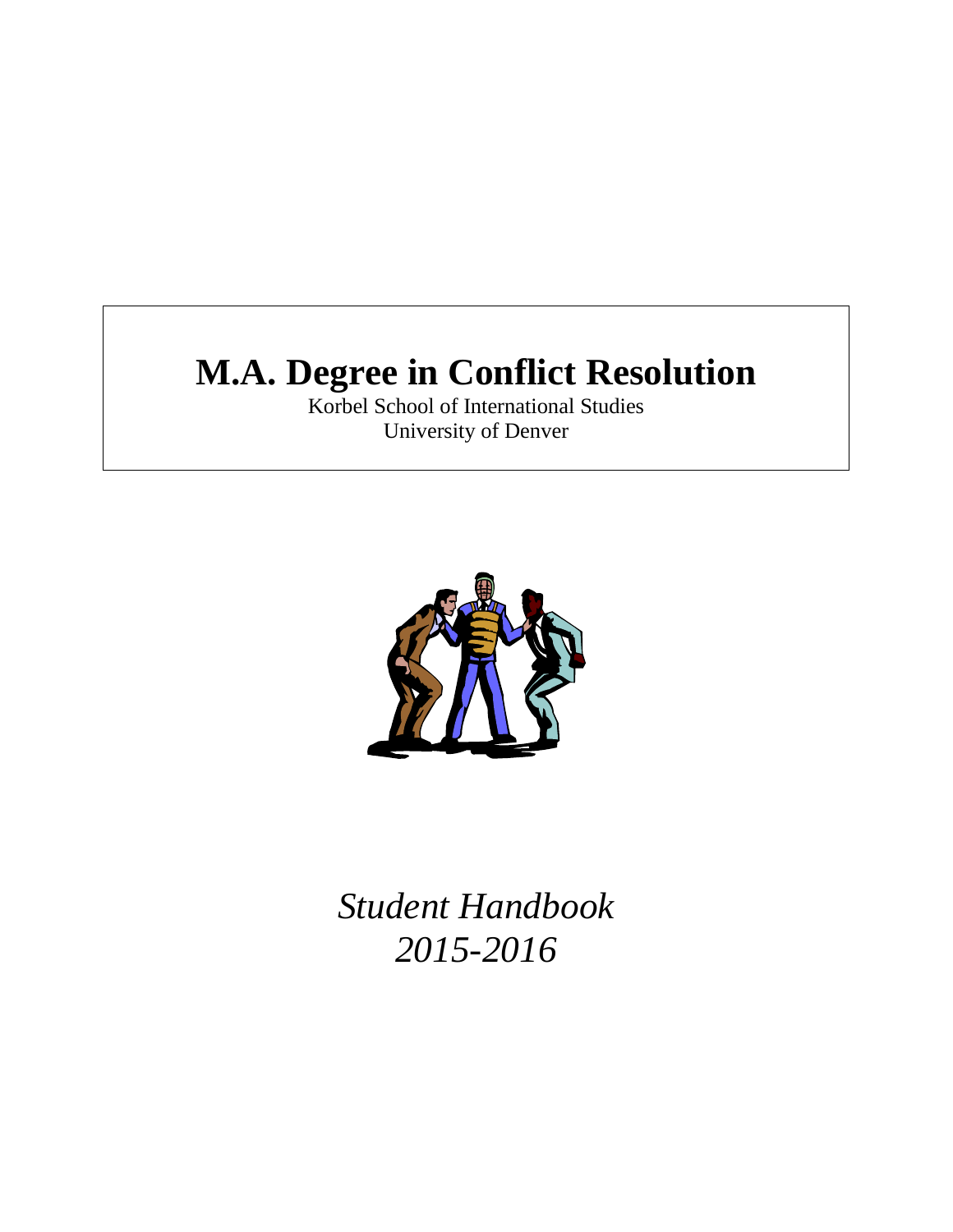## **A word from the Program Director….**

The world is full of turmoil and social tension—from disputes in the workplace to incidents of family related violence; from school bullying to neighborhood arguments; from politics to terrorism to war. Divisiveness, anger, and rage prey on our fears, sap our energy, and limit the development of humanity. These petulant conditions exist to a large extent because the forces of social life play to power politics and conflict escalation. Such strategies dominate creative non-adversarial, de-escalation processes that would bring calmness and efficiency into our world. The problem is not necessarily one of deliberately choosing to fight rather than engaging in useful dialogue and discussion. Rather, the problem stems from instinct, ignorance and the lack of technical tools for activating conflict resolution processes.

 Conflict Resolution is a mindset, an analytic perspective, and a set of skills emphasizing critical thinking and creative approaches to solving social problems. At the broadest level, it is designed to structure a sense of stability and security to build energy and enhance human progress.

 Conflict Resolution understanding and skills are necessary to global survival in the  $21<sup>st</sup>$  Century! At the Conflict Resolution Institute we emphasize a broad approach to human cooperation—in politics, professional work, and personal relations—to promote unified understanding that helps build skills and experience through mediation, negotiation, and facilitation leading to practical application.

 Throughout your graduate education, be mindful of the intellectual rewards of studying Conflict Resolution and consider how your training will make an impact on the world, but remember as well, the procedural features of University life that will help you reach that point. That's the purpose of this booklet. Please consult it often—it has answers to registration, curriculum, and graduation credentials.

> Karen A. Feste, Ph.D. Professor and Founder [kfeste@du.edu](mailto:kfeste@du.edu)

**Conflict Resolution Graduate Student Association** Email: [crgsa@du.edu](mailto:crgsa@du.edu)  Facebook: [www.facebook.com/crgsa.](http://www.facebook.com/crgsa) DU Portfolio: [www.portfolio.du.edu/crgsa](http://www.portfolio.du.edu/crgsa)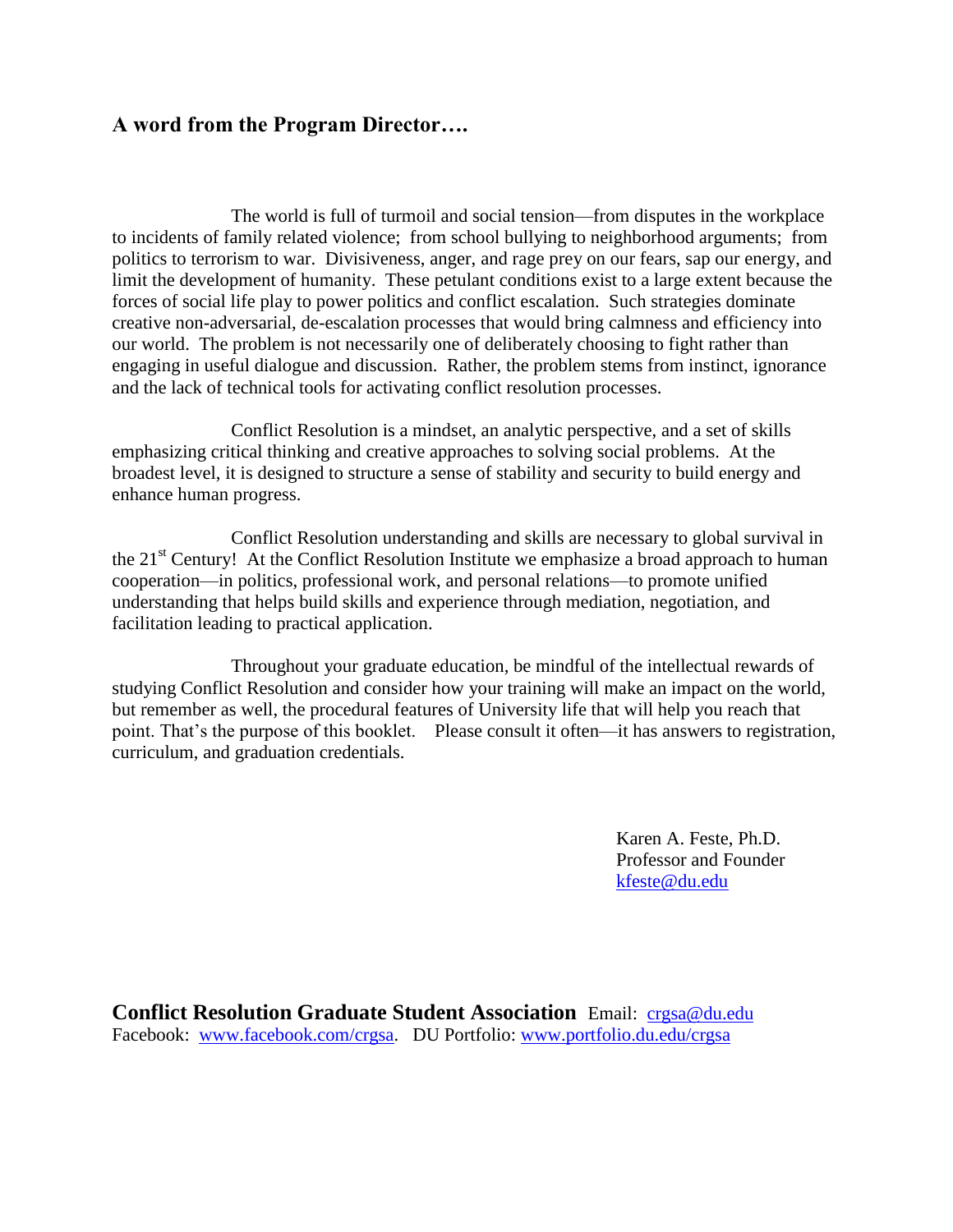## **What is Conflict Resolution?**

Conflict resolution examines environmental and contextual aspects of social relations in confronting problem solving, the tactics used to transform disputes between parties, and new directions of social cooperation.

The emerging field of conflict resolution was one of the major intellectual influences leading to the establishment of the United States Institute of Peace in 1984. By an act of Congress, such an institution "would be the most efficient and immediate means for the Nation to enlarge its capacity to promote the peaceful resolution of international conflict."

Disputant positions in a conflict depend on ideology, power, and goals. Low-power groups may not call for conflict resolution or peace; they want empowerment, change, and justice. More powerful parties may opt to deter, suppress, repress, or control conflict. They want to maintain the status quo. Third-party interveners (Conflict Resolvers) attempt to manage, regulate, and settle conflicts.

## **Our Mission**



## **Professional Training**

The M.A. in Conflict Resolution prepares students for positions of leadership in management, negotiation, and mediation at all levels—from institutional building in developing societies, to corporate settings, and from local government to international organizations and diplomacy. Students who complete the degree will have: (a) an understanding of social problems that allow them to foresee, analyze, and implement trends in conflict management; (b) a set of technical skills to display creativity in constructing problem solving settings; and (c) an increased social awareness of conflict resolution complexities in culturally diverse groups.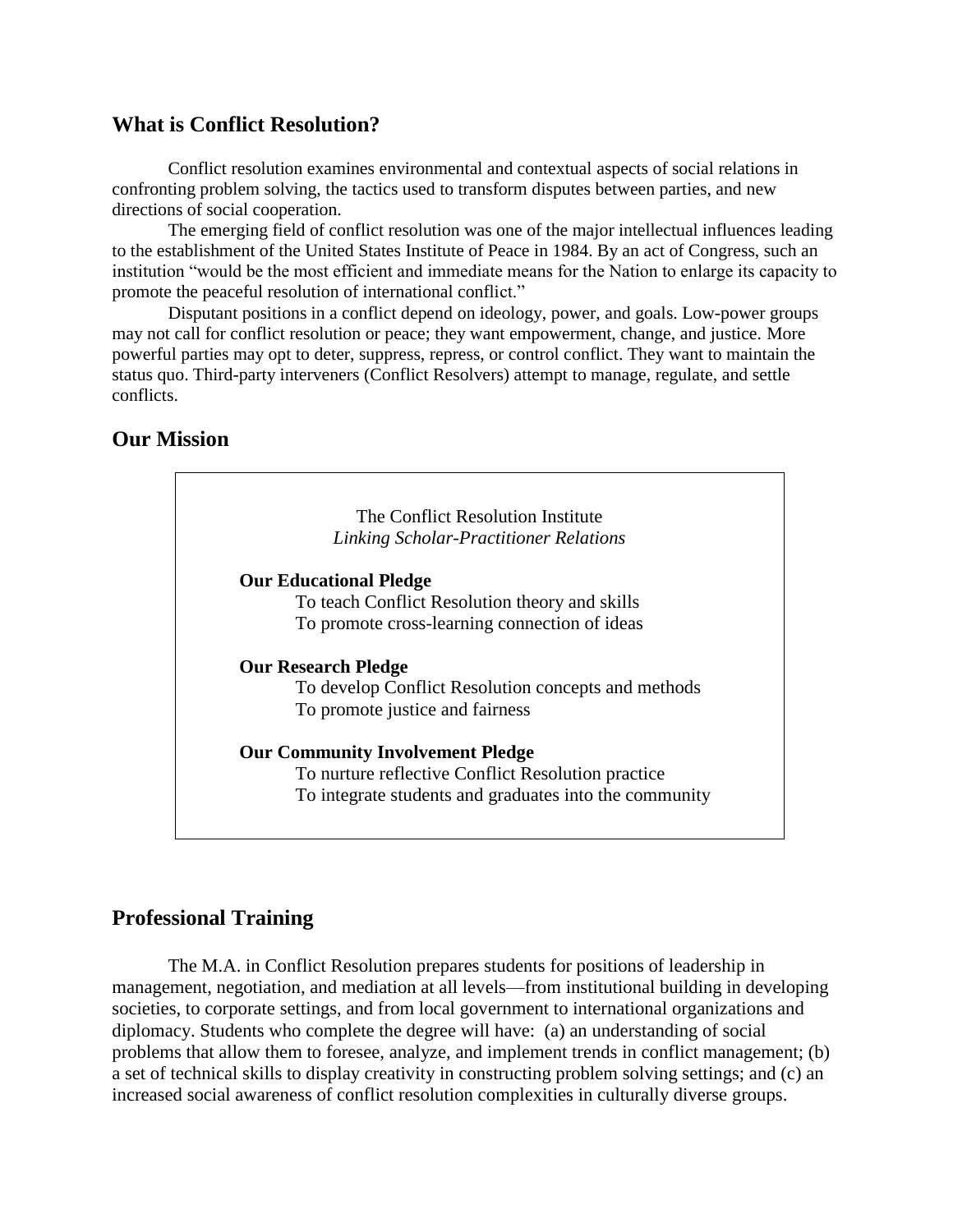The following professional positions in the private sector, government, and non-profit fields are suitable for someone with conflict resolution expertise.

**Mediator**: a third party who helps parties in conflict find solutions to their issues and problems thru Alternative Dispute Resolution.

**Manager:** organizes people in team-work, tasks, time-scheduling, and events. Job requires multiple level coordination activity

**Planner:** analyzes resources, human needs, in social-political-economic climate to structure frameworks for best use of resources in a realistic, mutually acceptable form.

**Counselor:** coaching, caretaking, and therapeutic advice to help individuals solve problems they face in interpersonal relations, at the workplace or schools.

**Trainer:** workshop leaders and facilitators for groups of managers and employees who provide training in Alternative Dispute Resolution techniques.

## **Career Services/Internship Support**

JKSIS Career Web [www.gsiscareerweb.com:](http://www.gsiscareerweb.com/) online job, internship and fellowship listings. For current students and alumni only! You must sign up on the JKSIS Career Web BEFORE you utilize career services.*Please Note:* If you wish to use the Career Center Assistance offered by the Korbel School, for personal counseling and attention, it is mandatory that you attend the three-hour Workshop sponsored by the Center during Fall Quarter orientation. Everyone who has participated will be able to seek assistance from the Center, but not otherwise.

Some funding for out-of-area internships is available through the Korbel School. Check out the internship agreement form/funding application and be sure to get a program support letter from the Con Res Graduate Program director.

## **M.A. Degree Curriculum** *(62 quarter hours of graduate credit)*

**Core Courses** (27 credits required)

INTS 4920 Conflict and Conflict Resolution *(5 credits)* CRES 4221 Negotiation Theory and Practice *( 3 credits)* CRES 4222 Mediation Theory and Issues *(5 credits)* CRES 4225 Conciliation and Reconciliation *(5 credits)* COMN 4310 Communication and Collaboration *(5 credits)* MGMT 4620 Leadership and Organizational Dynamics *(4 credits)*

#### **Practical and Professional Techniques** (4 credits required)

COMM 4701 40-Hour Mediation Training - through University College *(4 credits)* CRES 4961 Professional Development *(0 credit)*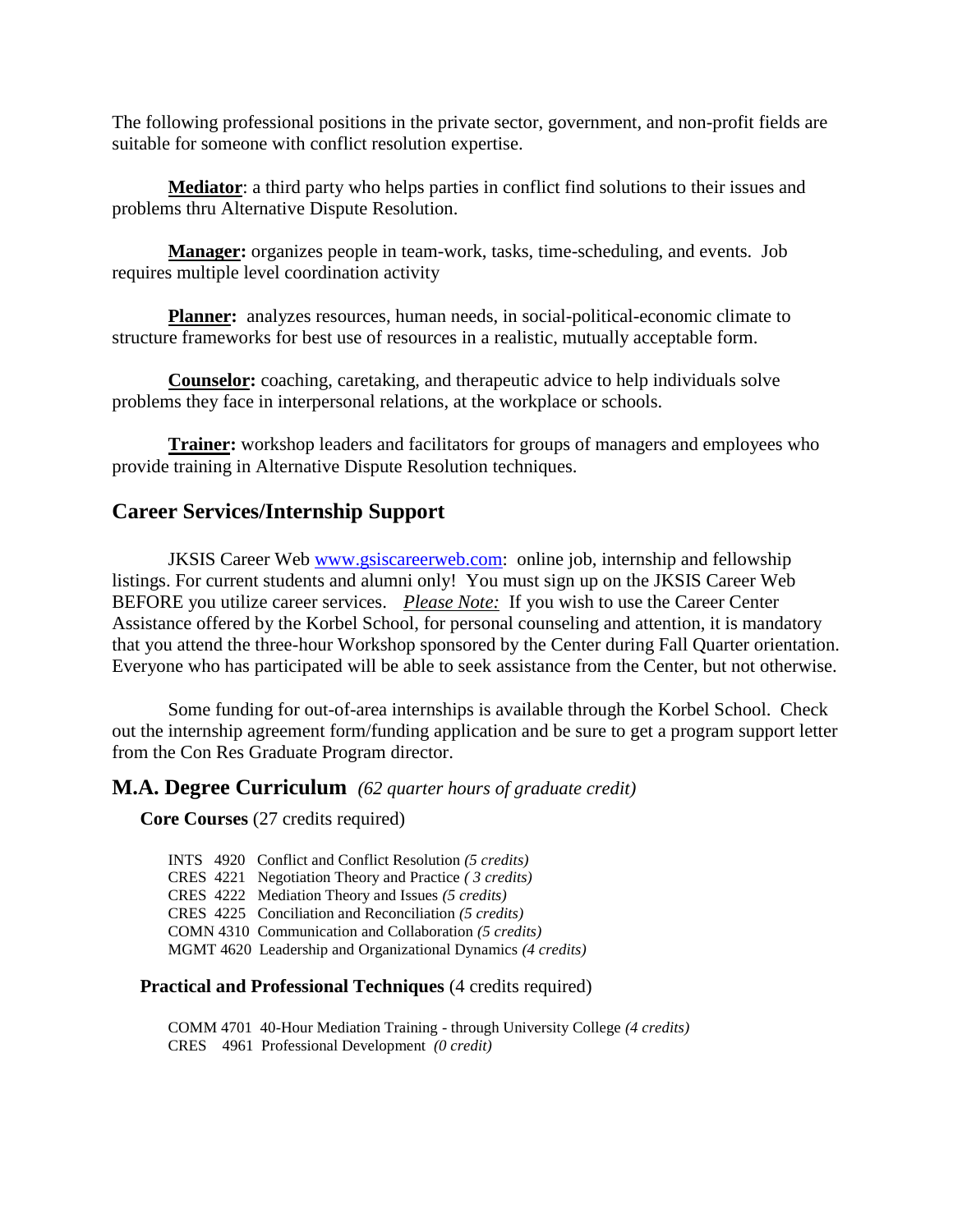#### **Methodology Training** (5 credits required)

CRES 4111 Reflective Practice and Evaluation *(5 credits)*

#### **Special Topics** (12 credits required; select 4 courses from list below)

**Internship** (required) CRES 4981 Internship *(0-5 variable credits)*

**Practicum** (3 credits required) CRES 4971 Practicum *(3 credits)*

**Thesis** (optional) *(up to 5 credits)* CRES 4995 Thesis Research *(0-5 maximum variable credits)*

#### **Core Courses**

*Purpose: To become familiar with academic concepts and theories, research and empirical findings; plus practical techniques applied to Conflict Resolution.* 

#### **INTS 4920 Conflict and Conflict Resolution** (5 credits)

A course focusing on literature drawn from diplomatic history, sociology, psychology, organizational behavior, and international politics; on theories of conflict and conflict resolution, including holistic approaches, socio-cultural conditioning and norms, and personality influences as alternative means to understanding negotiation and bargaining in varying contexts. Students apply practical fundamentals of negotiation and particular problem-solving techniques. *Take first term of enrollment*.

#### **CRES 4221 Negotiation Theory & Practice** (3 credits)

The course presents the theoretical groundwork for understanding the nature, strategy and tactics of various negotiation approaches including the role of time, information and power in negotiation situations, and an understanding of the way ethics, perceptions, and communication forms affect negotiation process and outcomes. *Take first term of enrollment.* 

#### **CRES 4222 Mediation Theory and Issues** (5 credits)

An analysis and critique of the nature and role of third parties in conflict intervention, including conciliator, arbitrator, facilitator, monitor, and trainer. Theoretical perspectives and case studies are used to understand the situations where third parties operate, what values and resources they bring, and how power issues affect mediator functioning. Ethical guidelines are also considered. *Prerequisite: INTS 4920*

#### **CRES 4225 Conciliation and Reconciliation** (5 credits)

Builds on concepts and themes introduced in Mediation Theory and Issues, including further analysis and critique of the roles of third parties in conflict intervention. Values, motives, resources, and third-party competencies are considered, along with ethical guidelines and the issues of power, neutrality, gender, and culture as they affect third-party functioning. *Prerequisite: CRES 4222*

#### **COMN 4310 Communication and Collaboration**\* (5 credits)

A review of contemporary theories and applications. Please note: As a Conflict Resolution student, you are not always guaranteed registration in advance and may be waitlisted until the term begins.\*COMN 4020 Relational Communications or COMN 4700 Identity and Relationships (5 credits each) may be substituted, although students are *strongly* encouraged to take COMN 4310.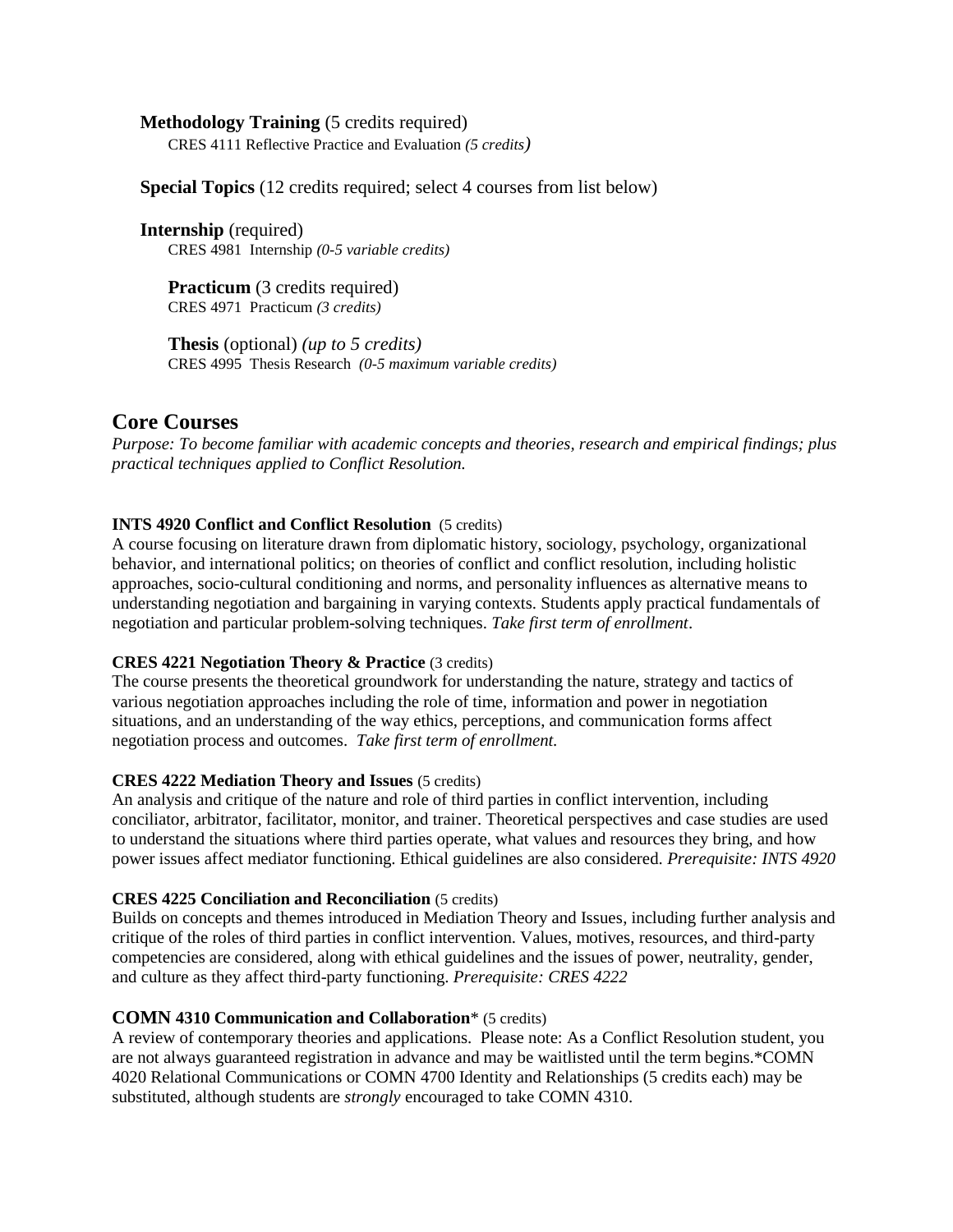#### **MGMT 4620 Leadership and Organizational Dynamics\*** (4 credits)

Focuses on development of management skills in organizations. This course brings together concepts from organizational behavior, organization dynamics, change management, and dispute resolution. \*Please contact Lisa Bradley, Graduate Academic Services at Daniels for special permission to register for this class [\(gradbus-advise@du.edu\)](mailto:gradbus-advise@du.edu).

## **Practical and Professional Training**

*Purpose: To learn how to apply mediation processes in a practical setting and be exposed to the skills, values, and norms needed to perform professional roles in the Practitioner community.*

#### **COMM 4701 40-Hour Mediation Training** (4 credits)

A workshop through University College taught as a 5-day intensive training, allowing the student practical applications and evaluation of their work. This course meets the State of Colorado certification requirements to practice as a mediator. Register through University College (contact Molly Rogers at 303-871-3857). Ucol enrollment and tuition is separate fro DU traditional rates—the 12-18 flat fee does not apply, nor do overload fees.

#### **CRES 4961 Professional Development** (0 credit)

A socialization experience to develop specialized knowledge and lessons learned through association with mentors, networking with practitioners, and observing conflict resolution processes. including precise A student enrolls for Professional Development each academic term (fall, winter, spring terms) and is assigned a grade of "P" in the final quarter of registration once all documentation is submitted. *Note*: the University does not grant graduate level credit for such training.

## **Methodology Training**

*Purpose: To learn how to conduct conflict assessment; how to structure an investigation of conflict resolution issues; and how to analyze data.* 

#### **CRES 4111 Reflective Practice and Evaluation** (5 credits)

A course designed to teach the tools for making conflict theories of practice explicit—including observation methods and interviewing techniques and preparing a grant proposal; to explore different methodologies for testing theories; and to examine ways that research modifies theory.

## **Special Topics**

*Purpose: To explore conflict resolution innovations primarily in practical applications.*

#### **CRES 4333 Resolving Contentious Public Issues** (5 credits)

The course examines the range of processes used to address environmental and public policy conflict, noting the tradeoffs in matters of substance, and resolution procedures. Negotiation and mediation approaches are studies along with ethical issues

#### **CRES 4400 Restorative Justice** (3 credits)

The course explores four leading Restorative Justice practices—Victim-Offender Mediation, Conferencing, Talking Circles, and Truth Commissions—to understand how needs of victims are addressed, and embracing notions of forgiveness, reconciliation and social healing within a set of principles based on social justice.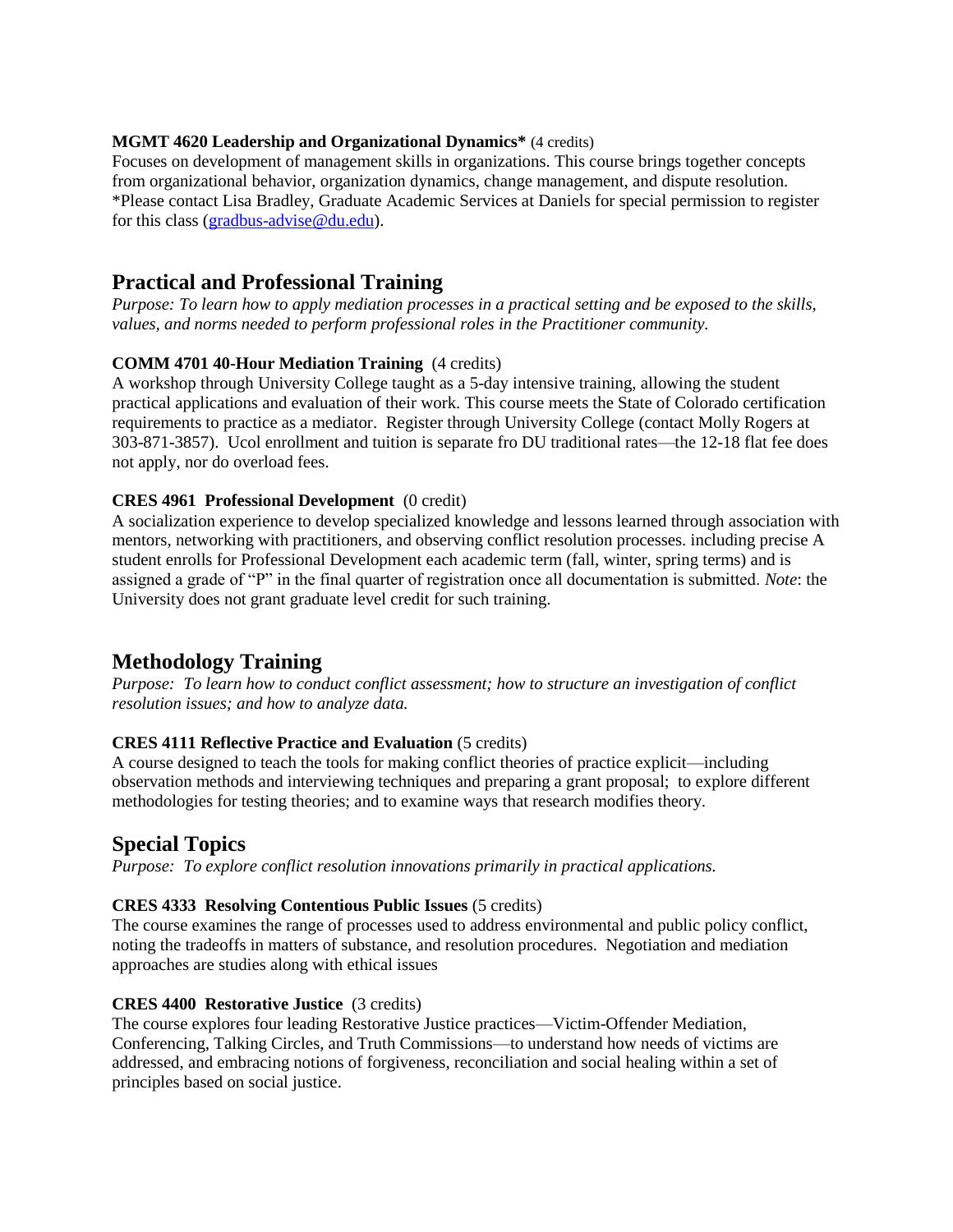#### **CRES 4410 Intractable Conflict** (3 credits)

The course is focused on factors that lead to intractability, along with strategies for violence prevention and conflict transformation. Conflict mapping and analysis, sources of intractability, and social, psychological, economic and political dimensions of intractable conflicts are examined.

#### **CRES 4420 Negotiation Difficulties** (3 credits)

A course emphasizing pitfalls and obstacles to successful negotiation strategies.

#### **CRES 4840 Managing Organizational Conflict** (3 credits)

This course looks at a broad range of conflict in organizations that may involve gender, race, age, disability and other issues, to develop systems of management and evaluation.

#### **CRES 4850 Creating Agreement** (3 credits)

This course examines the development of criteria necessary for creating satisfactory and acceptable agreements involving multiple parties through a series of case studies that link negotiation theory and praxis.

#### **CRES 4860 Public Forum Facilitation** (3 credits)

This course examines the tools of advocacy, debate, dialogue and deliberation through the lens of facilitation in public forums. Diverse democracies require high quality communication to function well. However, polarization, cynicism and apathy have become the norm obstructing collaborative problemsolving. What are the best processes for making public decisions in a democracy?

#### **CRES 4870 Conflict Vulnerability Assessment** (3 credits)

This course guides students seeking to specialize in early warning and conflict prevention approaches at the community, societal, or country level through the contemporary scholar literature and policy-related instruments and models that seek to define and measure "conflict vulnerability."

#### **CRES 4880 Grant Writing: The Research Proposal and Conflict Analysis** (3 credits)

A course in research methods anchored in evidence-based policy, including quantitative and qualitative techniques for building facts and findings from context-free, context-rich, and colloquial environments designed to support informed decision-making. Students learn the mechanics of preparing a research or program proposal for government or foundation support.

## **Internship and Practicum**

*Purpose: to gain practical experience. The internship provides exposure to the practical world of Conflict Resolution and is supervised by a practitioner from outside the university; the practicum provides an integrative experience where students bring together the knowledge and skills acquired in the Conflict Resolution curriculum and is supervised by a faculty member at DU. An internship often means observing and assisting to learn about conflict resolution environments. The practicum means directly engaging as a full participant, for example, forming official agreements between disputing parties.*

#### **Internship Requirement**

All candidates for the M.A. degree in Conflict Resolution must complete an internship. The work undertaken once a student matriculates in the graduate program (i.e. prior work experience will not fulfill the requirement) must be approved in advance by the Graduate Director. A student must work at least 100 hours in an internship position.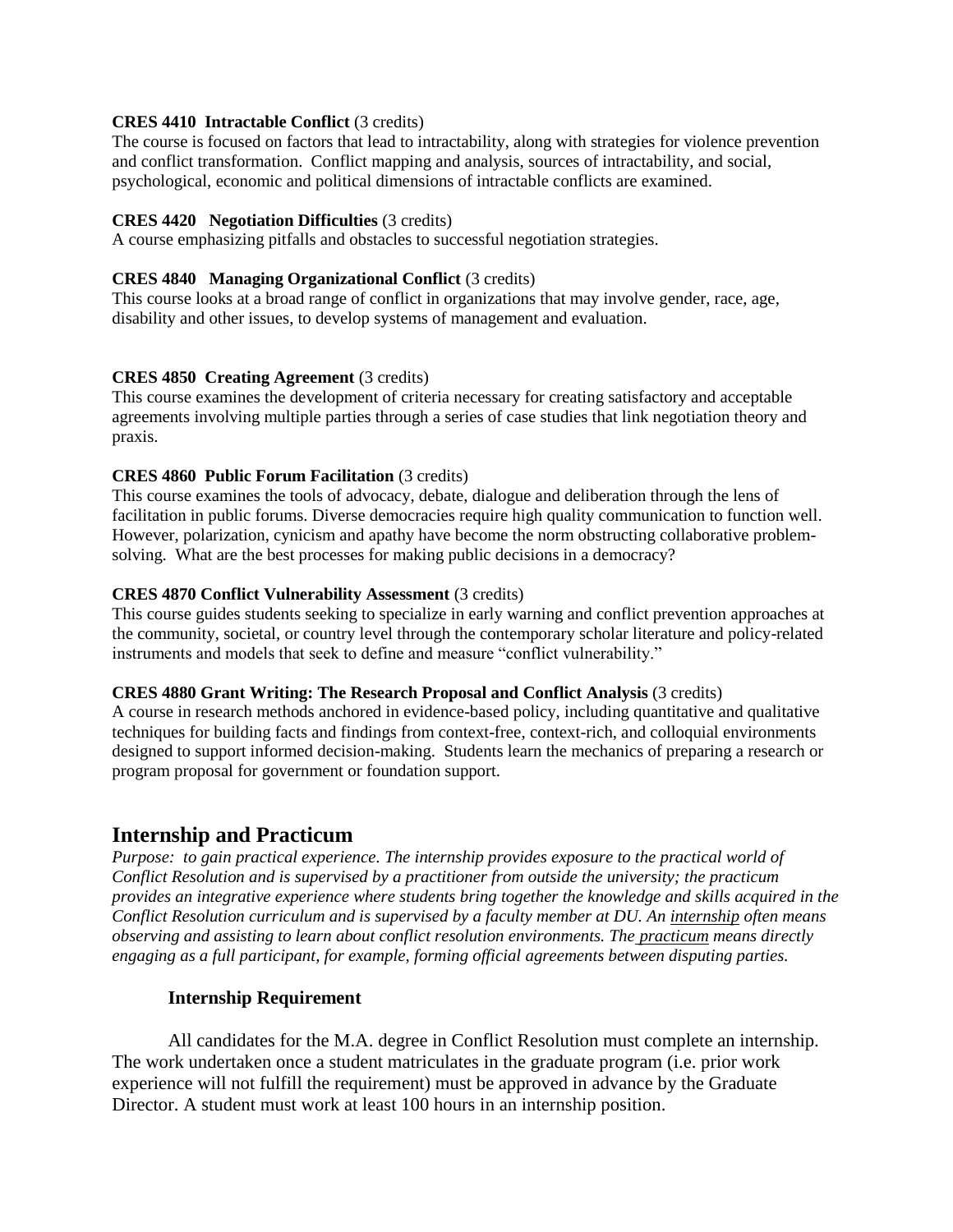Proof of Internship completion: a student prepares and submits a report of the experience (3-5 pages) to the Graduate Director and secures a recommendation letter from the internship supervisor summarizing and evaluating work completed sent directly to the Graduate Director. Please note: if you have a campus GRA or GTA at the University of Denver, this experience, while valuable, is not eligible for meeting your internship requirement. Korbel has some funding for out-of-area internships.

#### **CRES 4981 Internship.** ( 0-5 credits)

A student may enroll for credit any quarter and repeatedly register for the same course designation over a different academic term for a maximum of 5 credits toward the degree. Registration for internship requires a special paper form that must be signed by the Graduate Director, and submitted by the student to the registrar. Once the internship has been completed, and documented by the student's report and supervisor's letter, a grade of "P" for "passing is submitted to the registrar.

#### **Practicum Requirement**

All candidates for the M.A. degree in Conflict Resolution must complete a practicum. The work, once a student has completed most of the core curriculum courses plus the mediation workshop (mandatory), *consists of a 15-week period—Spring term plus 5 weeks in early Summer*—where students meet weekly with the professor to discuss the design, execution, and evaluation of conflict resolution interventions based on the cases they are assigned. It is divided into 2 sections—the basic practicum for all and an advanced practicum where students are put into groups depending on their specific substantive interests: Interpersonal, Environmental, Public Policy, International.

Proof of Practicum completion: a student prepares a reflections report of the experience, a summary of what the student did, their strengths and weaknesses (3-5 pages) and submits it to the Graduate Director. and (2) the faculty supervisor submits an evaluation of the student's practicum work to the Graduate Director.

## **CRES 4971 Practicum.** (3 credits)

A student may enroll for Practicum upon completion of most core courses plus the mediation workshop. The practicum is a culminating experience that allows student to understand how a dispute can be resolved or transformed through non-violent, collaborative means. It includes supervised practice, classroom evaluation and discussion, and supporting activities. A letter grade (A-F) is assigned by the faculty supervisor(s) once all requirements have been met. A Practicum Orientation session is held during Fall quarter to explain operation and processes.

## **M.A. Thesis** (optional)

*Purpose: To demonstrate a student's ability to do an extended piece of research and analysis in an integrative experience.*

Candidates for the M.A. degree in Conflict Resolution may choose to prepare a thesis, a manuscript that usually runs between 100-150 pages of text. A thesis is written under the direction of a professor chosen by the student and graded by the professor with a letter grade. The thesis advisor must be a permanent member of the University of Denver faculty in Conflict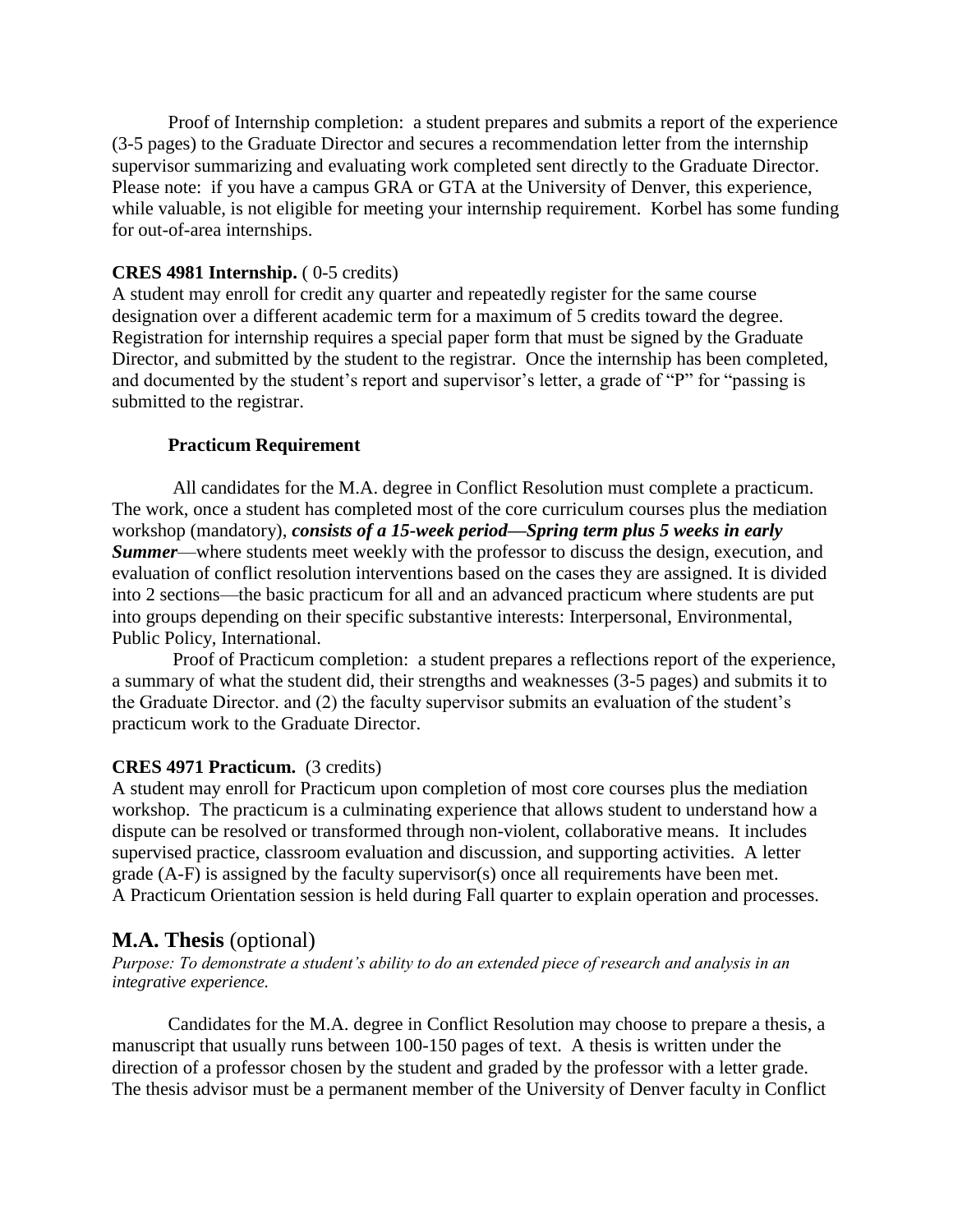Resolution; adjuncts and University College instructors are ineligible. An oral defense is scheduled after the thesis is given preliminary acceptance. The defense committee consists of three faculty members—a chair plus two others including the formal thesis advisor from the core faculty.

#### **CRES 4995 MA Thesis Research** (0- 5 credits)

This course allows a student to receive credit for work undertaken as part of thesis preparation. Thesis credit is optional, and "variable" meaning a student may register for 1, 2, 3, 4, or 5 credits (the maximum allowed). Registration for M.A. thesis requires a special paper form signed by the Graduate Director, and submitted by the student to the registrar. After a student successfully passes the oral thesis defense and without further revisions required in the manuscript, the student's advisor submits a letter grade.

## **Program Statement**

A document outlining courses, internship, practicum, and thesis (optional) to be completed for curriculum requirements. It must be submitted to the Graduate Director at the time you apply for graduation. A maximum of 15 qtr. transfer hours (about 3 3-credit semester hours) is allowed. Please use the format on the following page when submitting your program statement.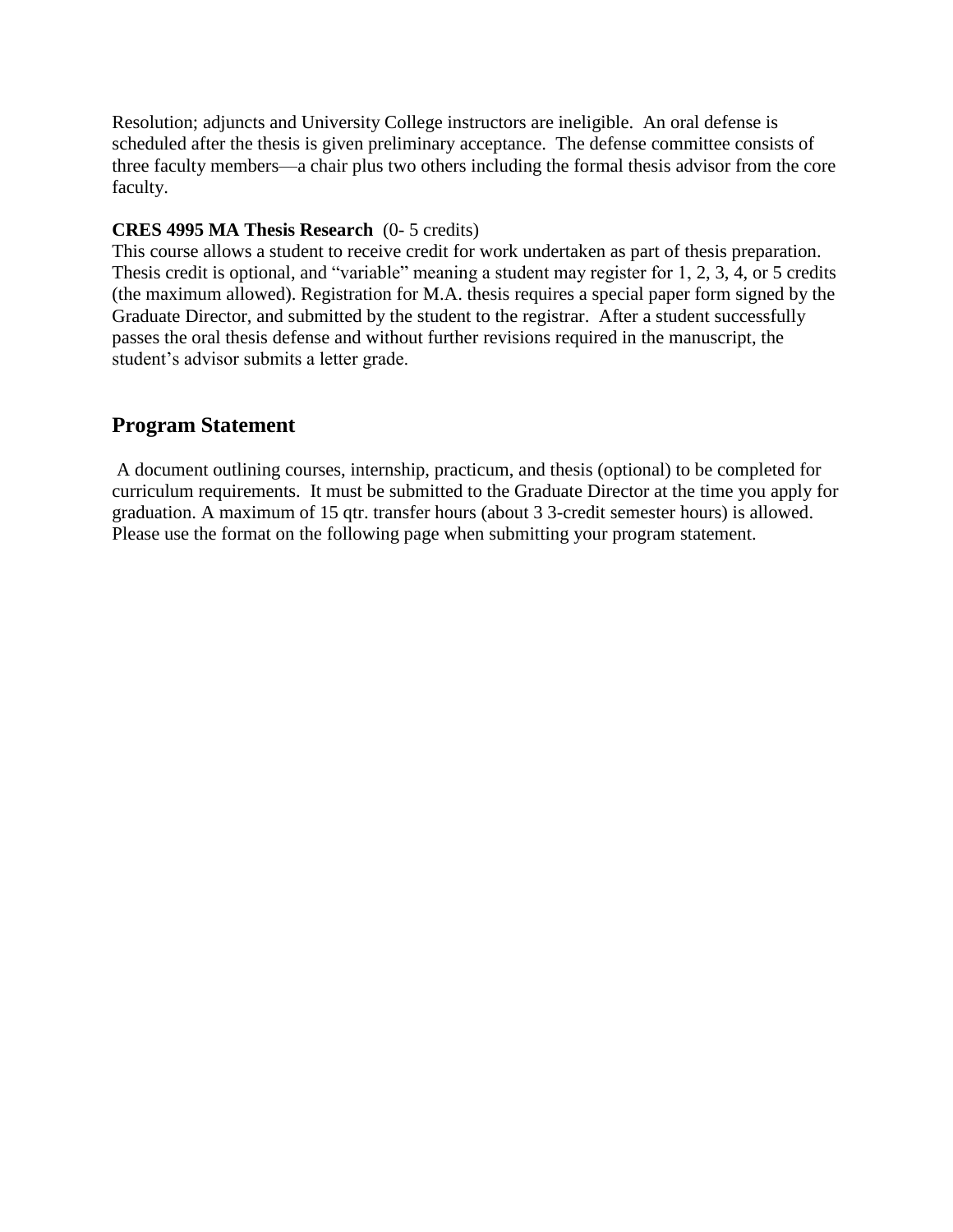## **Program Statement** (sample)

| Name:                              | Jane Roe                                                                                              |                  |                |
|------------------------------------|-------------------------------------------------------------------------------------------------------|------------------|----------------|
| <b>Enrolled:</b>                   | September 2015                                                                                        |                  |                |
| <b>Graduation target:</b>          | November 2016 (15 months)                                                                             |                  |                |
| <b>Career Objective:</b>           | Human Resource Director for a Non-Profit Organization<br>B.A. Sociology, University of Colorado, 2010 |                  |                |
| <b>Previous Education:</b>         |                                                                                                       |                  |                |
| <b>Degree Program:</b>             | M.A. in Conflict Resolution (62 quarter credits)                                                      |                  |                |
| <b>Core Courses</b>                |                                                                                                       | 27 credits       | <b>Term</b>    |
| <b>INTS 4920</b>                   | <b>Conflict and Conflict Resolution</b>                                                               | 5 credits        | Fall           |
| <b>COMN 4310</b>                   | Communication and Collaboration                                                                       | 5 credits        | Fall           |
| <b>CRES 4221</b>                   | <b>Negotiation Theory and Practice</b>                                                                | 3 credits        | Fall           |
| <b>CRES 4961</b>                   | <b>Professional Development</b>                                                                       | 0 credit         | All            |
| <b>CRES 4222</b>                   | Mediation Theory and Issues                                                                           | 5 credits        | Winter         |
| <b>MGMT 4620</b>                   | Leadership and Organizational Dynamics                                                                | 4 credits        | Winter         |
| <b>CRES 4225</b>                   | <b>Conciliation and Reconciliation</b>                                                                | 5 credits        | Spring         |
| <b>Practical Technique Courses</b> |                                                                                                       | <u>4 credits</u> |                |
| <b>COMM 4701</b>                   | 40 Hour Mediation Training                                                                            | 4 credits        | Winter         |
| <b>CRES 4971</b>                   | Professional Development (3 terms)                                                                    | 0 credits        | Fall, Wtr, Spr |
| <b>Methodology Course</b>          |                                                                                                       | 5 credits        |                |
| <b>CRES 4111</b>                   | Reflective Practice and Evaluation                                                                    | 5 credits        | Fall (year 2)  |
| <b>Specialized Topics Courses</b>  |                                                                                                       | 14 credits       |                |
| <b>CRES 4333</b>                   | <b>Resolving Contentious Public Issues</b>                                                            | 5 credits        | Fall           |
| <b>CRES 4410</b>                   | <b>Intractable Conflict</b>                                                                           | 3 credits        | Winter         |
| <b>CRES 4400</b>                   | <b>Restorative Justice</b>                                                                            | 3 credits        | Spring         |
| <b>CRES 4420</b>                   | <b>Negotiation Difficulties</b>                                                                       | 3 credits        | Spring         |
| <b>Internship</b>                  |                                                                                                       | 4 credits        |                |
| <b>CRES 4981</b>                   | Internship                                                                                            | 2 credits        | Winter         |
| <b>CRES 4981</b>                   | Internship                                                                                            | 2 credits        | Spring         |
| Practicum                          |                                                                                                       | 3 credits        |                |
| <b>CRES 4971</b>                   | Practicum                                                                                             | 3 credits        | Spring         |
| <b>Electives</b>                   |                                                                                                       | 5 credits        |                |
| <b>INTS 4517</b>                   | Politics of Deeply Divided Societies                                                                  | 5 credits        | Fall (year 2)  |
| <b>Total</b>                       |                                                                                                       | 62 credits       |                |
| Graduate Director Signature        |                                                                                                       | Date             |                |